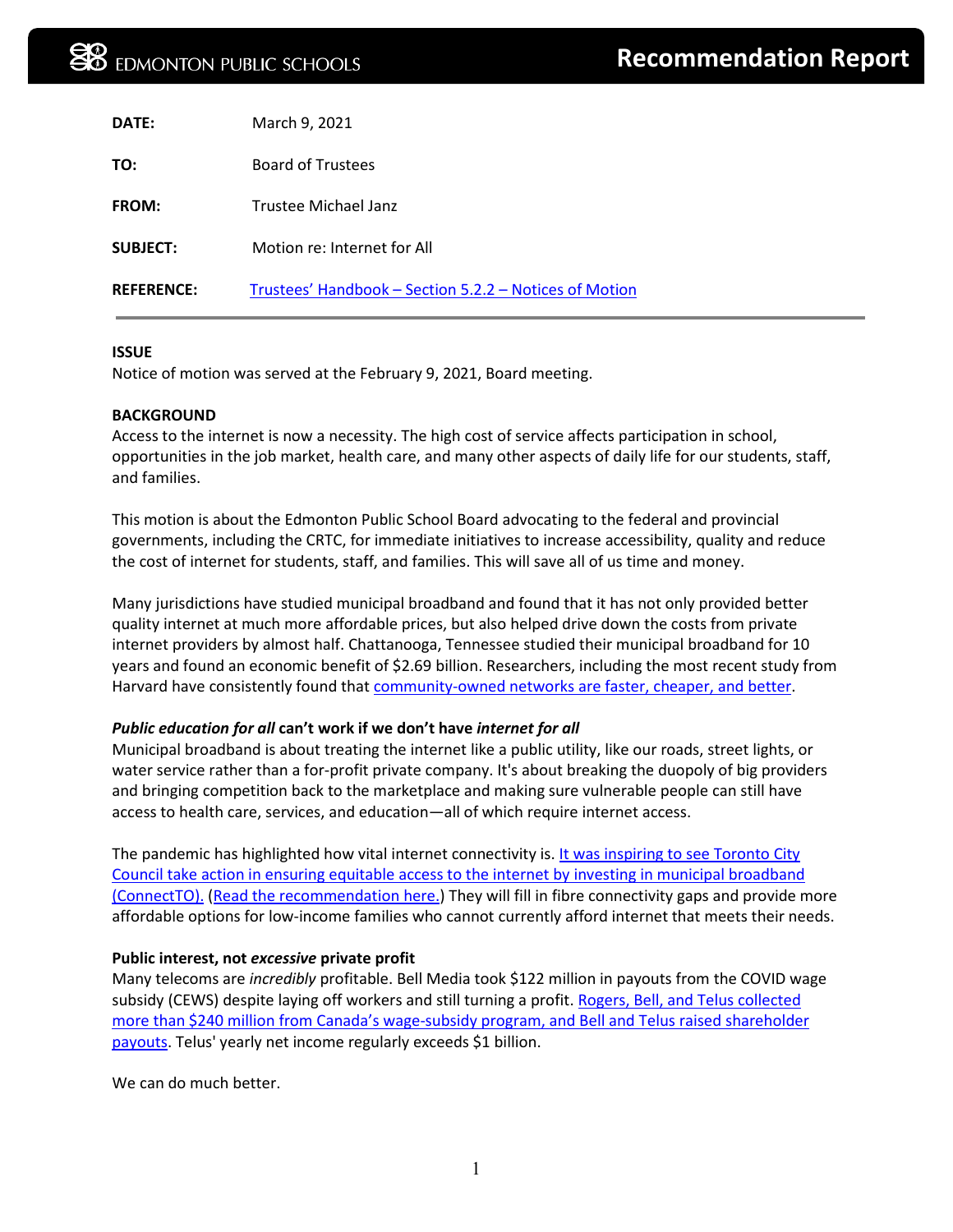For example, supporting the [CBB as advocated by ACORN Canada and the Public Interest Advocacy](https://www.piac.ca/our-specialities/canadian-consumers-demand-50-broadband-benefit-during-covid-like-in-u-s/)  [Centre](https://www.piac.ca/our-specialities/canadian-consumers-demand-50-broadband-benefit-during-covid-like-in-u-s/) would see a payment to reduce internet bills by \$50/month for low-income Canadians and those Canadians qualifying for the CERB benefit. It would largely parallel the \$50USD benefit recently approved in Congress for Americans facing barriers.

Locally, I am unimpressed by existing low-income internet offerings, some of which require proof of family income below \$31,120 per year, which is (punishingly) low. One service only provides a maximum of 25 megabits of download service, which is below the CRTC's minimum recommended threshold of a 50 megabit connection for a typical household. This program merely offers half of a proper internet connection to the absolute poorest families. This is inadequate, as it is too slow and excludes too many people.

Our families should not have their access to a public utility dependent on the whim of a company. We need the government to take action. First in reasserting their role as a regulator. Secondly, taking leadership in public services.

# **WHY DOES THIS MATTER TO SCHOOL BOARDS?**

Internet for All is just as important to participation in education as our school bus system. In late November, I was in a results review meeting with a principal from a school in a lower-income community (here in south-central Edmonton). They shared that one of the barriers their school community faced was access to a telephone, technology, and internet. Some of the families did not even have phones and were unable to be reached. We've heard from other school boards across Canada about the digital divide and how some areas lack connectivity.

## **Learning from Toronto**

Toronto City Councillors passed amendments such as:

- Two requests to the CRTC, to finally implement their 2015 plan for opening wholesale access for fibre broadband, as well as forcing telecom companies to roll over customers' unused data at the end of their billing cycle.
- Expanding the scope of the project's exploration to examine public Wi-Fi options, prioritize lowincome neighborhoods and senior citizens, consult with the community and anti-poverty advocates, and locate existing city-owned infrastructure assets to leverage for connectivity.

Community broadband has already been successful in other municipalities across Canada, such as Coquitlam, BC; Stratford, ON and Olds, AB. Where it's been implemented, community broadband has improved customers' choice of providers, connected entire areas to speeds much higher than average, and often lowered Internet bills overall. Here's more information about the [growing digital divide across](https://nowtoronto.com/news/digital-divide-toronto-vulnerable-residents-left-disconnected)  [Canada from NOW Toronto.](https://nowtoronto.com/news/digital-divide-toronto-vulnerable-residents-left-disconnected)

# **Thinking big picture for school boards**

Public education is the cornerstone of our democracy. Internet connectivity will be a force multiplier for our economic growth and potential in the future.

- What steps as a Board can we take to ensure equitable, universal, barrier-free access to connectivity for Edmonton Public students?
- More broadly, what steps are there that could be taken by partners (especially school boards and local municipalities) to improve access and affordability?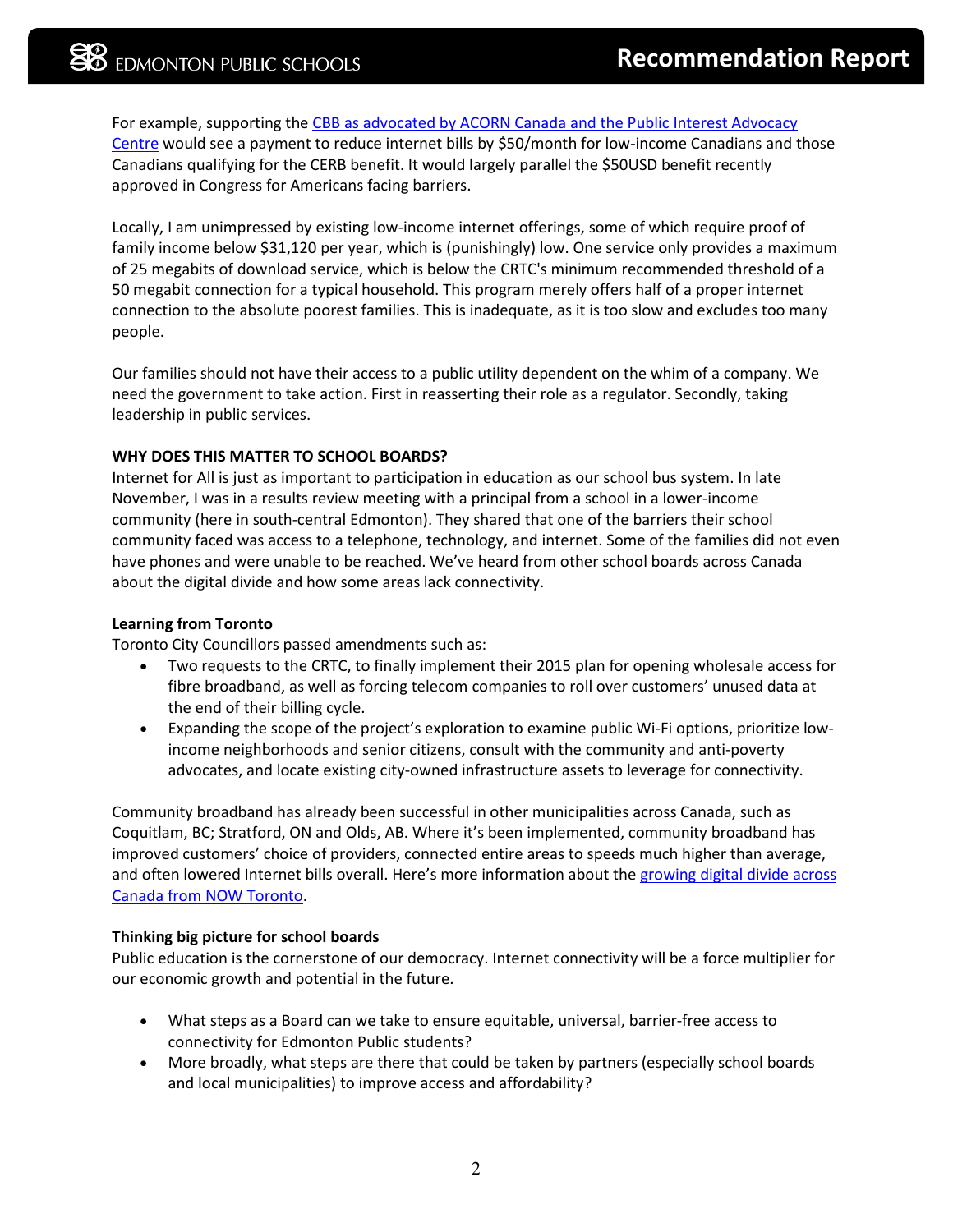- How could we harness our collective purchasing power in support of our students, staff, or families?
- Albertans have spent millions of dollars connecting our public assets through the Alberta [Supernet](https://www.alberta.ca/supernet.aspx) As taxpayers, we've already invested in wiring our public institutions, hospitals, schools, and even LRT lines. Can we turn our broadband or supernet into a hub for families? Can we share our internet after school hours with families? What can we do to help the school be a community hub-- as a physical and digital space?
- What if we stopped thinking about the internet as a public commodity that was up to each individual consumer to "pay to play" but instead as a "public utility" like our streetlights or library that could illuminate learning, engagement, and possibility for all of us?

# **Municipal Broadband is achievable**

Some communities have moved towards a municipal broadband model. What could we do to partner with the City and other educational institutions to make Edmonton a hub for the future of telecommunications?

This has enormous potential for all of the partner divisions across Alberta that Division staff are supporting. I'm inspired by the Cree nation in James Bay -- [the Eeyou who helped set up some of the](https://www.cbc.ca/news/canada/north/james-bay-high-speed-internet-quebec-1.4492192) [fastest](https://www.cbc.ca/news/canada/north/james-bay-high-speed-internet-quebec-1.4492192) internet [anywhere in Canada.](https://www.cbc.ca/news/canada/north/james-bay-high-speed-internet-quebec-1.4492192)

*"Fibre-to-the-Home" is in the third phase of its plan to connect 14 communities in Eeyou Istchee and James Bay to a modern network at reasonable rates. The package that will be offered to Cree communities will include high speed internet with speeds up to 1 Gbps, as fast as anything in Montreal and Toronto… The package will also include home phone with 12 features and long distance included, and a TV service of more than 100 channels from Canada, the U.S. and around the world. The companies say they will be able to offer the services at prices comparable to similar residential services in Montreal and Quebec City.*

## **RELATED FACTS**

- There is a growing interest in Internet as a public utility (municipal broadband) across North America.
- Internet access is essential to our students, staff, and families for participation not only in public education, but society.
- The CRTC could take steps immediately to improve competition, connectivity, quality, and lower prices but they lack the political will to do so.

## **RECOMMENDATION**

- **1. That the Edmonton Public School Board affirm that internet access is essential to our students, staff, and families for participation not only in public education, but society, and should be accessible and affordable for all.**
- **2. That the Edmonton Public School Board request that provincial school board organizations such as the Alberta Schools Boards Association and the Public School Boards' Association of Alberta advocate to the federal and provincial governments on behalf of all Alberta school divisions for immediate initiatives to increase accessibility and quality and reduce costs of internet for students, staff, and families.**